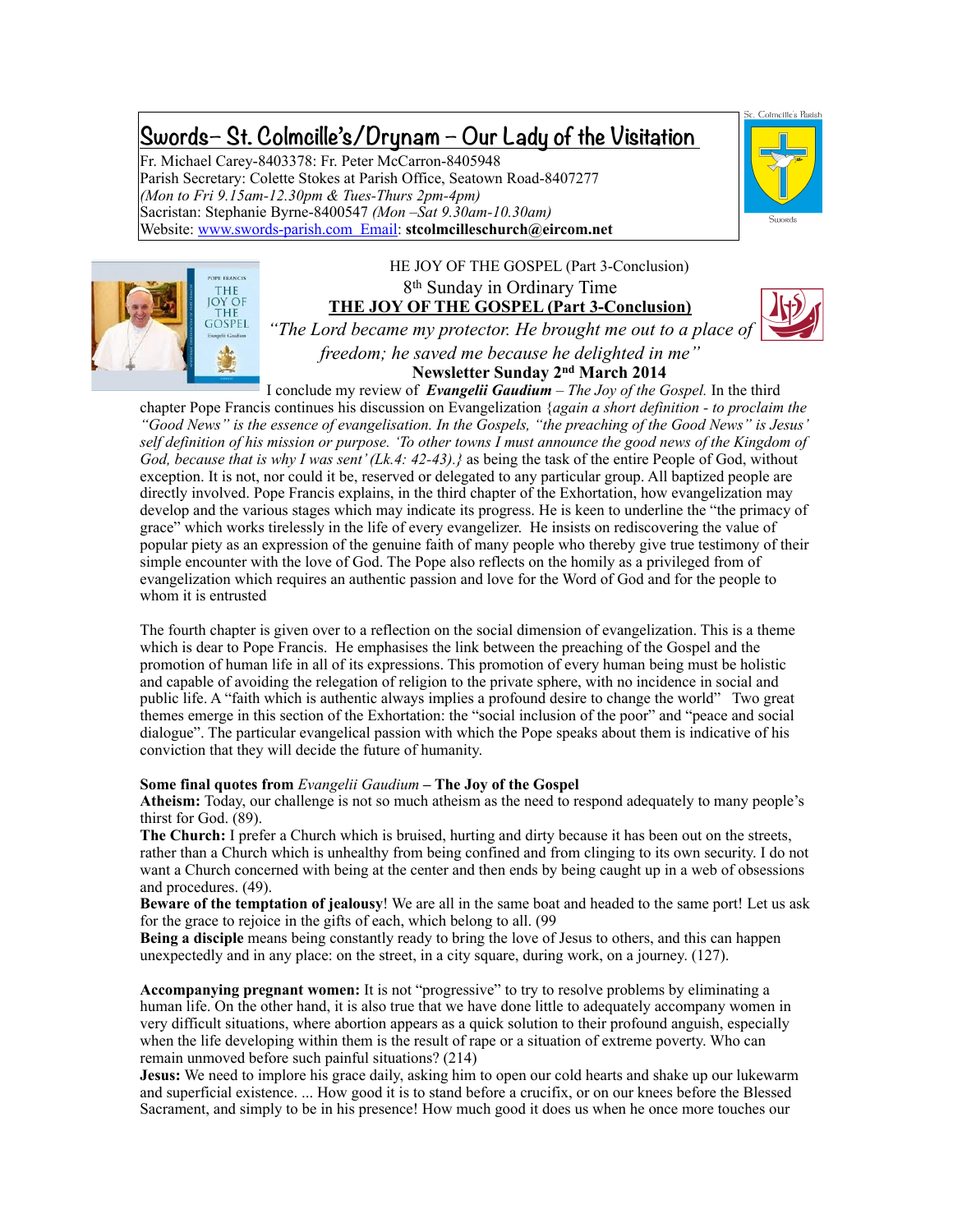lives and impels us to share his new life! (264).

**Mary** Jesus left us his mother to be our mother. ... He brought us to her because he did not want us to journey without a mother, and our people read in this maternal image all the mysteries of the Gospel. The Lord did not want to leave the Church without this icon of womanhood. Mary, who brought him into the world with great faith, also accompanies "the rest of her offspring, those who keep the commandments of God and bear testimony to Jesus" (Rev 12:17). (285).

#### *Fr. Michael Carey Adm*

#### **Mass Intentions for this coming week: St Colmcille's:**

**Mon** 8.00 am People of the Parish **Sat 6.30pm** Larry Mulvihill **Mon** 10.00am Con Harnett **Tues** 8.00 am St Joseph Honour & Thanksgiving **Sun 8.30am** Lily & Joe McGuirk **Tues** 10.00 am Special intention **Sun 10.00am** Tom Doyle **Wed** 8.00am Teresa Cunningham **Sun 11.30am** Isabelle & Jerry Byrne **Wed** 10.00am Chrissie McKay **Thurs** 8.00am Margaret O'Brien **Sun 7.30** Dec mem of Sweetman, McGlynn & **Thurs** 10.00am John Gannon Andrews Family **Fri** 8.00am Altar List of the Dead **Fri** 10.00am Altar List of the Dead **Sat** 10.00am Paul Burke

# *POLISH MASS*

Holy Mass in **Polish Language,** will be celebrated on Sunday 9TH March at 6.45pm in St. Cronan's Church, Brackenstown Road, Swords. (Spowiedz 6.15pm & Msza 6.45pm

**Taizé:** The Archdiocese of Dublin is a running a pilgrimage for a group of young people from the Diocese to join thousand young Christians seeking friendship with Christ for a week away in France with the TAIZE Community from Sunday 29th June-Sunday 5th July. The trip costs €420 (this includes flights from Dublin to Lyon and contribution to the Community for your basic accommodation) - A deposit of  $\epsilon$ 100 is required before the closing date: 18th April email your interest to: evangelisation@dublindiocese.ie. For further information check out www.taize.fr or facebook 'Taize Dublin' .Open to : 16 to 30 year old

### **ADMINISTRATOR'S COLUMN**

 *Antiphon - "Behold, I am with you always, even to the end of the age, says the Lord."*  **Lent** 

The season of Lent begins this Wednesday  $5<sup>th</sup>$  February – Ash Wednesday. The Masses on this day are 8.00am; 10.00am and **7.30pm** 

#### **Novena of Grace**

The Novena of Grace to St. Francis Xavier is from Tuesday  $4<sup>th</sup>$  March to Wednesday  $12<sup>th</sup>$ March inclusive. The Novena Prayer will be prayed at all Masses

#### **Our parish Grouping - RETREAT**

Brackenstown Parish are putting on a retreat, titled 'HEALING & HOPE: OUR CELEBRATION OF FAITH'. The timetable is detailed below. I thank Fr. Paul and his team for putting together this exciting week of prayer and reflection. All are invited to attend.

#### **Lectio Divina-***something for Lent*

This is a wonderful way of praying by yourself but it also ideal as a group/fellowship way of praying which is very safe and not at all about revealing your innermost life experiences, thoughts or feelings. Our Parish is very lucky to have a well established prayer group. If you want to give it ago just visit the Parochial House, Seatown Rd, where this group meets every **Tuesday from 8.00 to 9.00pm**. If you desire further information you can contact Sr. Margaret or Sr. Mary, their phone number is in the Parish Calendar. It might be something to consider for Lent.

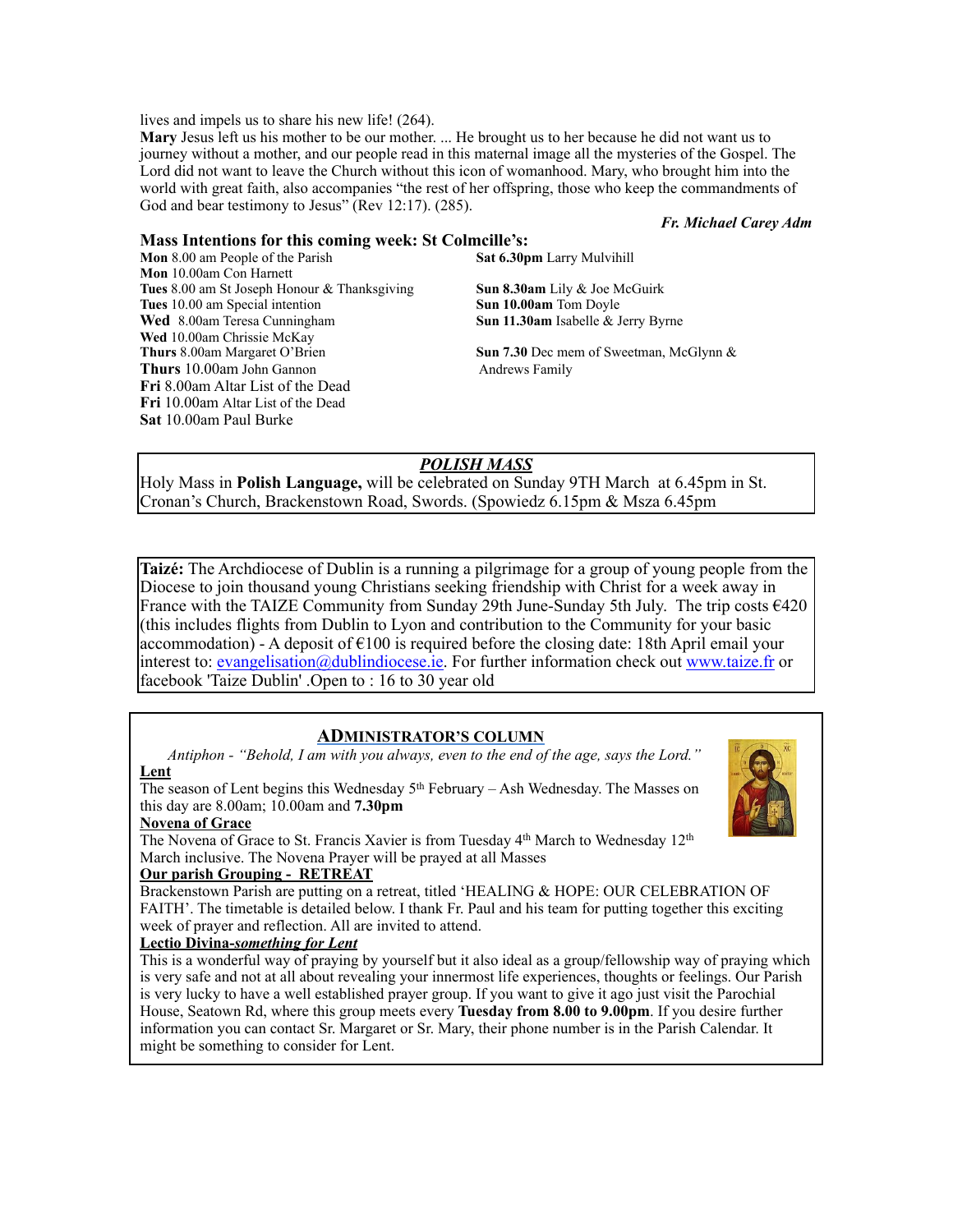**A REFLECTIVE SENTENCE**: Let the Creed be like a mirror for you. Look at yourself in it to see

whether you really believe all that you claim to believe. And rejoice everyday in your faith**….** St. Augustine 354-430

#### **Brackenstown -**2014 Parish Retreat: *Healing & Hope: Our Celebration Of Faith*

Sunday  $2<sup>nd</sup>$  March to Friday 7<sup>th</sup> March will be a special time of prayer, renewal and celebration of our Faith. Each day of the Retreat there will be an early morning Mass at 7:30am, the usual 10:00am Mass and an Evening talk at 7:30pm. We will also have the blessing of families, children and expectant parents, as well as the Sacrament of the Sick. Confession will be available daily during the Retreat.

#### *RETREAT PROGRAMME*

Sunday 2nd March: 3:00pm *Blessing of families, babies, children and expectant parents.Monday to Friday Mass at 7:30am*

Monday 3rd March: 7:30pm *Let Get Ready for Lent*, Fr. Bryan Shortall, OFM Cap. Tuesday 4th March: 7:30pm *Healing the pain of Bereavement,* Marie Gribbon Wednesday 5th March: 7:30pm *The healing touch of St. Pio of Pietrelcina,(Padre Pio)* Sean Mulryan will lead the evening which concludes with a blessing of a first class relic. Thurs 6th March: 1:15pm *Mass of Healing with Anointing of the Sick* Fr. Joe Walsh OFM 7:30pm *Youth Celebration of Faith* led by Fr. Cyril and the African Chaplaincy in Dublin Friday 7th March: 7:30pm *Prayer Around the Cross in the Taizé tradition There will be a Prayer Wall in the Sacred Space beside the organ to Post your petitions*. *The Prayer of St. Francis Xavier will be said each from 4th March All the sessions of the Retreat will be broadcast on the Parish Radio.*

# **Liturgy Group**.

There is a meeting on Thursday 6<sup>th</sup> March at 7.30pm in the Parochial House, Seatown Rd.

# **Ministers of the Eucharist**

There is an evening of prayer and practical input for MoE, in **Clonliffe College** on **Thursday 20th March from 7.45pm to 9.45pm**. The cost will be borne by the Parish. If you'd like to go please in Colette in the Parish Office. Tel: 01-8407277

# **St. Vincent de Paul**

The outdoor monthly collection for the VdP, will be taken up next weekend at all Masses

# **Ash Wednesday – 5th February.**

This is a day of fast and abstinence and the beginning of the Season of Lent.

*Why do we put ash on our forehead? -* Ashes are applied to our forehead in the sign of the cross as the words, "Remember, you are dust and to dust you shall return" are spoken to us. The other formula which is used, "Turn away from sin and be faithful to the Gospel" emphasizes our call to continual conversion and holiness of life. This act symbolizes our mortality as well as our need for ongoing repentance. It is a reminder that this life is short and merely a foreshadowing of what we shall become through the redemption of Jesus Christ on the cross. The work of our redemption will not be complete until we are raised from the dead, in resurrected bodies like His own and called to the eternal communion of heaven.

## *RECENTLY DECEASED*

Please remember in your prayers those who have died recently: **Vera Dowling Ridgewood Green** 

**Jean Stappleton Dublin Road**